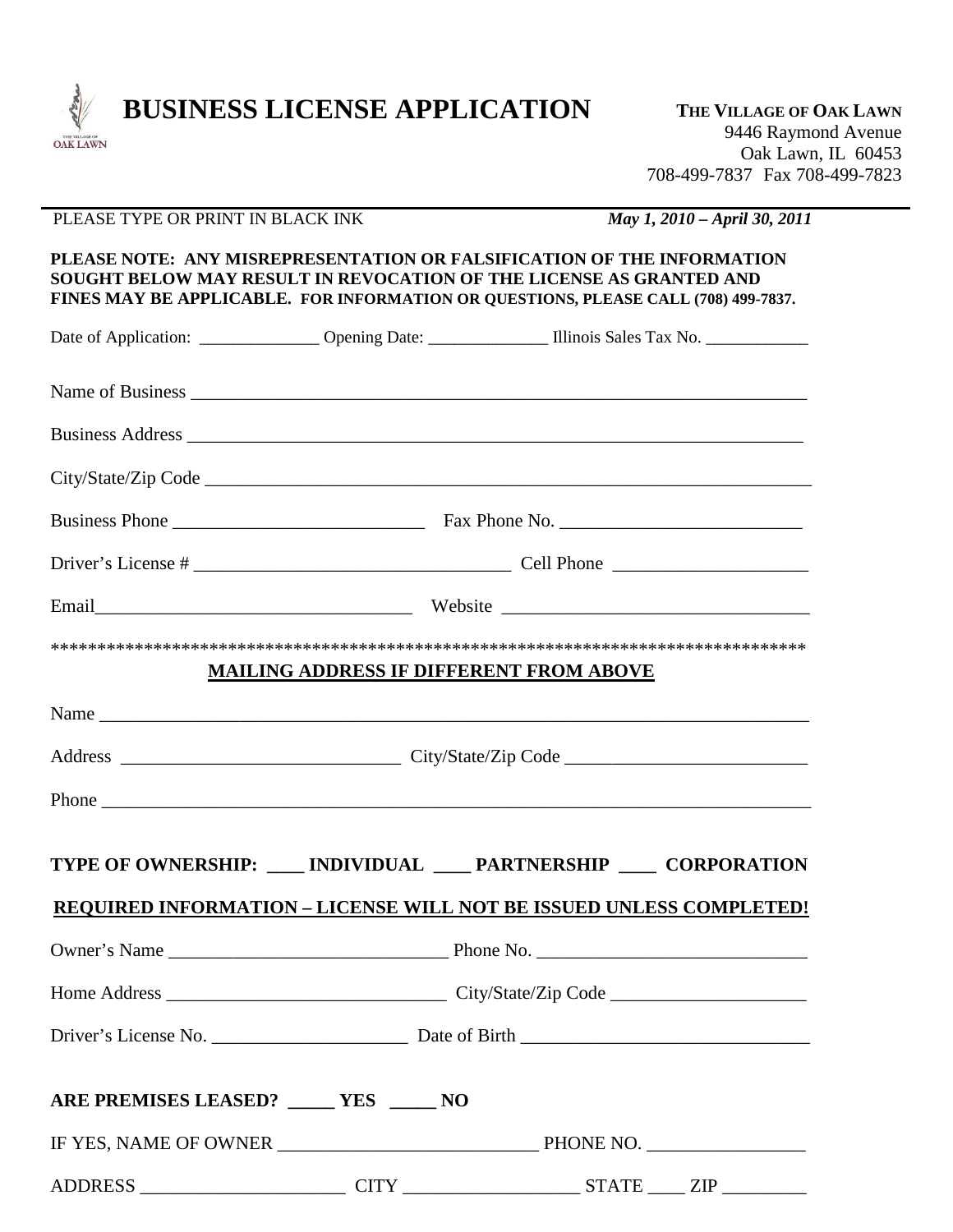## **PARENT COMPANY MAIN OFFICE**

|                               | <b>BUSINESS STATUS</b>                                                                                                                                                                                                                                                     |
|-------------------------------|----------------------------------------------------------------------------------------------------------------------------------------------------------------------------------------------------------------------------------------------------------------------------|
|                               | ______ CHANGE OF OWNERSHIP _______ NEW BUILDING _______ REMODELING                                                                                                                                                                                                         |
| NEW USE                       | _______ RENEWAL _________ OTHER                                                                                                                                                                                                                                            |
|                               | BEFORE PROCEEDING WITH CONSTRUCTION, ALTERATION, OR REPAIRS INCLUDING<br>STRUCTURAL,ELECTRICAL OR PLUMBING, PERMITS SHALL FIRST BE OBTAINED BY<br>THE OWNER OR AGENT FROM THE BUILDING DEPARTMENT PER OUR VILLAGE<br>ORDINANCE. ANY QUESTIONS, PLEASE CALL (708) 499-7800. |
|                               |                                                                                                                                                                                                                                                                            |
|                               | <b>DETAIL SPECIFIC USE OF BUSINESS</b> (List the activity of your business including products and services)                                                                                                                                                                |
|                               |                                                                                                                                                                                                                                                                            |
|                               |                                                                                                                                                                                                                                                                            |
|                               |                                                                                                                                                                                                                                                                            |
|                               |                                                                                                                                                                                                                                                                            |
|                               | <b>MISCELLANEOUS INFORMATION</b><br>PLEASE COMPLETE ALL APPLICABLE SECTIONS                                                                                                                                                                                                |
|                               | Square Footage used by business ______________ Number of Vending Machines __________________________                                                                                                                                                                       |
|                               | Restaurant Seating Capacity ______________ Sale of Ice or Milk __________________ Juke Boxes _____________                                                                                                                                                                 |
|                               | Number of Automatic Amusement Devices __________ (Please attach sheet with serial numbers)                                                                                                                                                                                 |
|                               | Number of Part Time Employees                                                                                                                                                                                                                                              |
| Number of Full Time Employees |                                                                                                                                                                                                                                                                            |

\*If application is received on or after November 1, the annual fee is reduced to one-half the listed fee.

ORDINANCE.